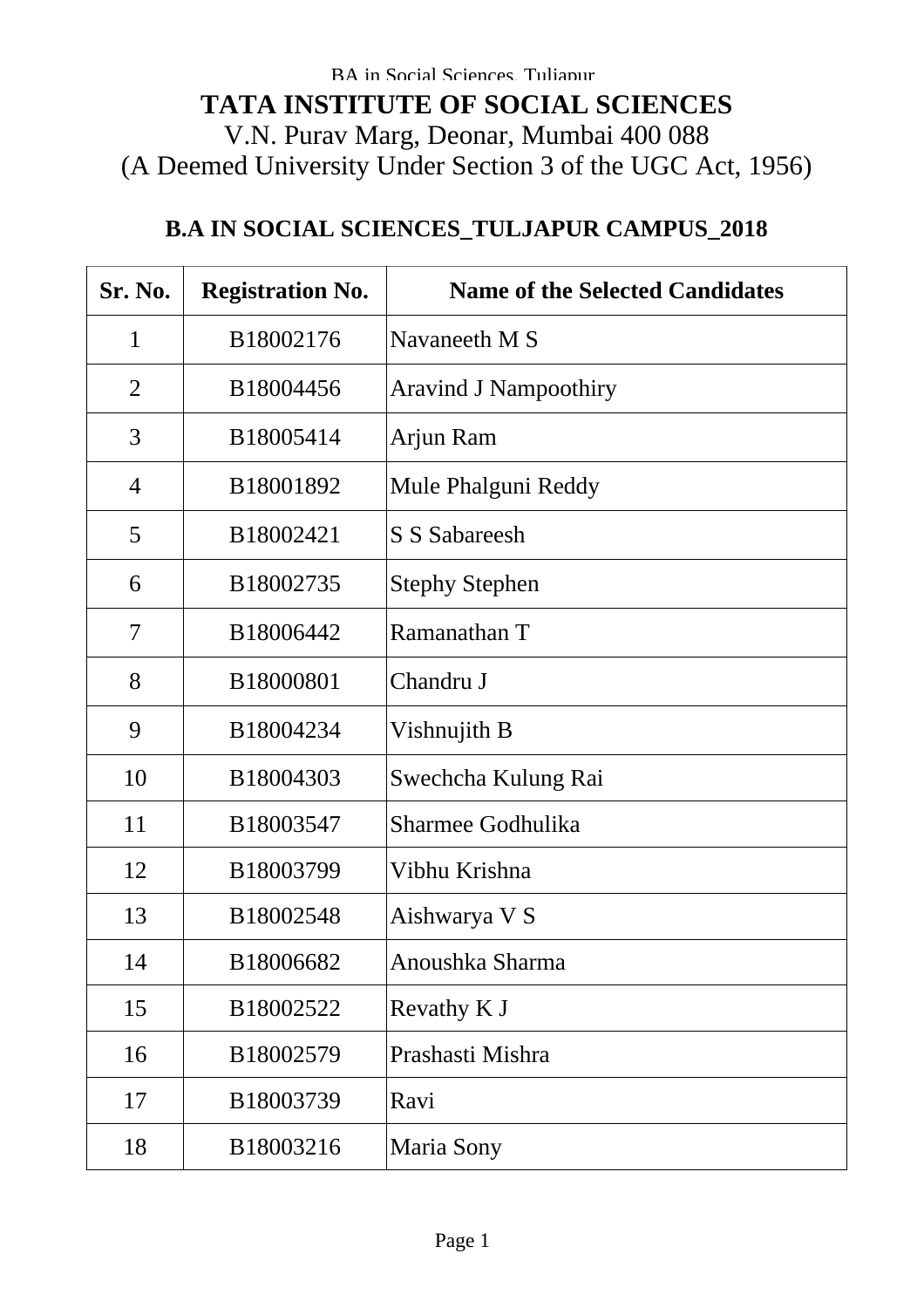| Sr. No. | <b>Registration No.</b> | <b>Name of the Selected Candidates</b> |
|---------|-------------------------|----------------------------------------|
| 19      | B18002379               | <b>Ruth Elizabeth George</b>           |
| 20      | B18005338               | Shivani Das                            |
| 21      | B18000601               | Sivakami Prasanna                      |
| 22      | B18002367               | Karthika J                             |
| 23      | B18001220               | Aryan Bajpai                           |
| 24      | B18006149               | Krishnasamy Sri Sivaram                |
| 25      | B18005670               | Shamita Yadav                          |
| 26      | B18001614               | Rahul Ajith                            |
| 27      | B18001956               | Kiran Jose                             |
| 28      | B18004755               | Malavika Jayachandran                  |
| 29      | B18004733               | <b>Souhard Sharma</b>                  |
| 30      | B18002694               | Teki Aparna                            |
| 31      | B18006223               | Archana Gopan                          |
| 32      | B18003110               | Dipsa Prasanth                         |
| 33      | B18004566               | Sankar Ganesh S                        |
| 34      | B18004878               | Kasiviswanathan I                      |
| 35      | B18005277               | Tehjaswin K M                          |
| 36      | B18001454               | Praveen Das C                          |
| 37      | B18002137               | Telugu Sridevi                         |
| 38      | B18006331               | Pallavi                                |
| 39      | B18001669               | Sayujya Pm                             |
| 40      | B18002143               | Lothugedda Umadevi                     |
| 41      | B18002762               | Madhumithaa M                          |